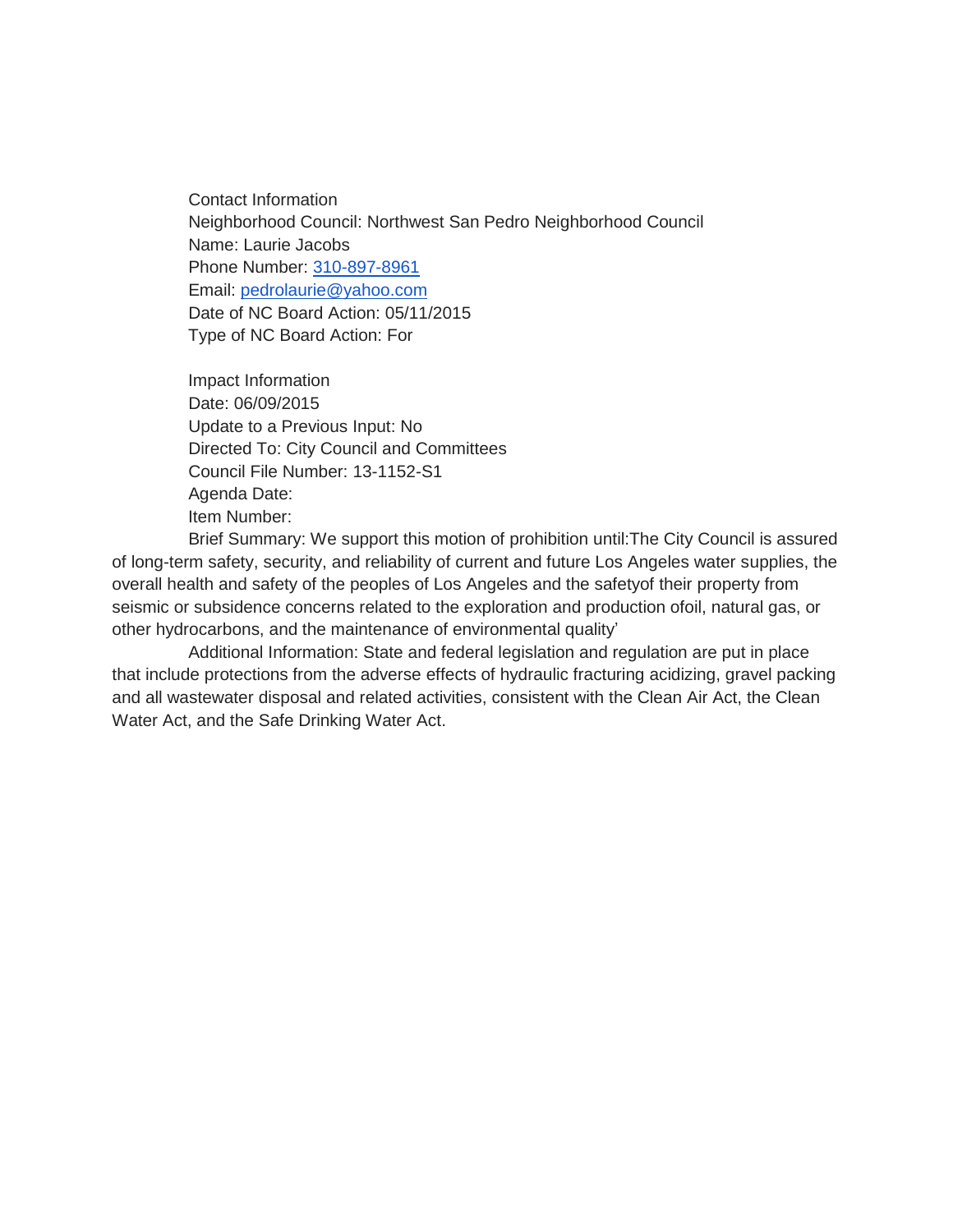

# Northwest San Pedro Neighborhood Council Monthly Board & Stakeholder Meeting Minutes Monday, May 11, 2015, 6:00 p.m. Harbor Division Station Community Room, San Pedro

## **MINUTES**

1. **Call to Order and Roll Call**. The meeting was called to order at 6:05 pm by President Ray Regalado. There was a **quorum of 12 board members**. See list below for board member attendance. Approximately 25 stakeholders in attendance.

| <b>Board Members</b>  | <b>Roll Call/Attendance</b> |
|-----------------------|-----------------------------|
| <b>Scott Allman</b>   | Present                     |
| <b>Bob Bryant</b>     | Excused                     |
| Pete Burmeister       | Excused                     |
| Rogelio Cuevas        | Present                     |
| Dan Dixon             | Present                     |
| <b>Craig Goldfarb</b> | Present                     |
| Cynthia Gonyea        | Present                     |
| Carolyn Grayson       | Excused                     |
| Laurie Jacobs         | Excused                     |
| Diana Nave            | Excused                     |
| Raymond Regalado      | Present                     |
| Barbara Schach        | Present                     |
| George Thompson       | Present                     |
| Sarah Valdez          | Present                     |
| Darlene Zavalney      | Present                     |
| Joe Zaarour           | Present                     |
| <b>Lee Williams</b>   | Present                     |

2. **Selection of new board member to fill vacant seat**: Lee Williams gave a brief overview of himself and was appointed to vacant Board and Business Seat. He was then sworn in. Appointed with 11 yes (Allman, Cuevas, Dixon, Goldfarb, Gonyea, Regalado, Schach, Thompson, Valdez, Zavalney and Zaarour); 0 no, 0 abstentions

### 3. **Public Official Reports** –

- a. **Ryan Ferguson** provided a written report, some of the highlights are as follows:
	- i. Animal Control Officers were reassigned from the Harbor area Shelter to the South LA shelter. Councilman Buscaino is frustrated with the lack of communication and is asking for there to be no change in the Officers assignment right now. He is asking that a representative from Animal Services visit all the Harbor Area Neighborhood Councils.
	- ii. San Pedro is one of several host towns for teams participating in the Special Olympics in late July.
	- iii. Legislative updates:
		- 1. City Council considered a Public Works & Gang Reduction Committee Report relative to initiating the street name change process for N. Center Street between Viewland Place and Knoll Drive in San Pedro to be changed to Eastview Little League Drive.
		- 2. Council President Herb Wesson introduced a Motion requiring Board of Neighborhood Commissioners (BONC) and Department of Neighborhood Empowerment (DONE) to 1)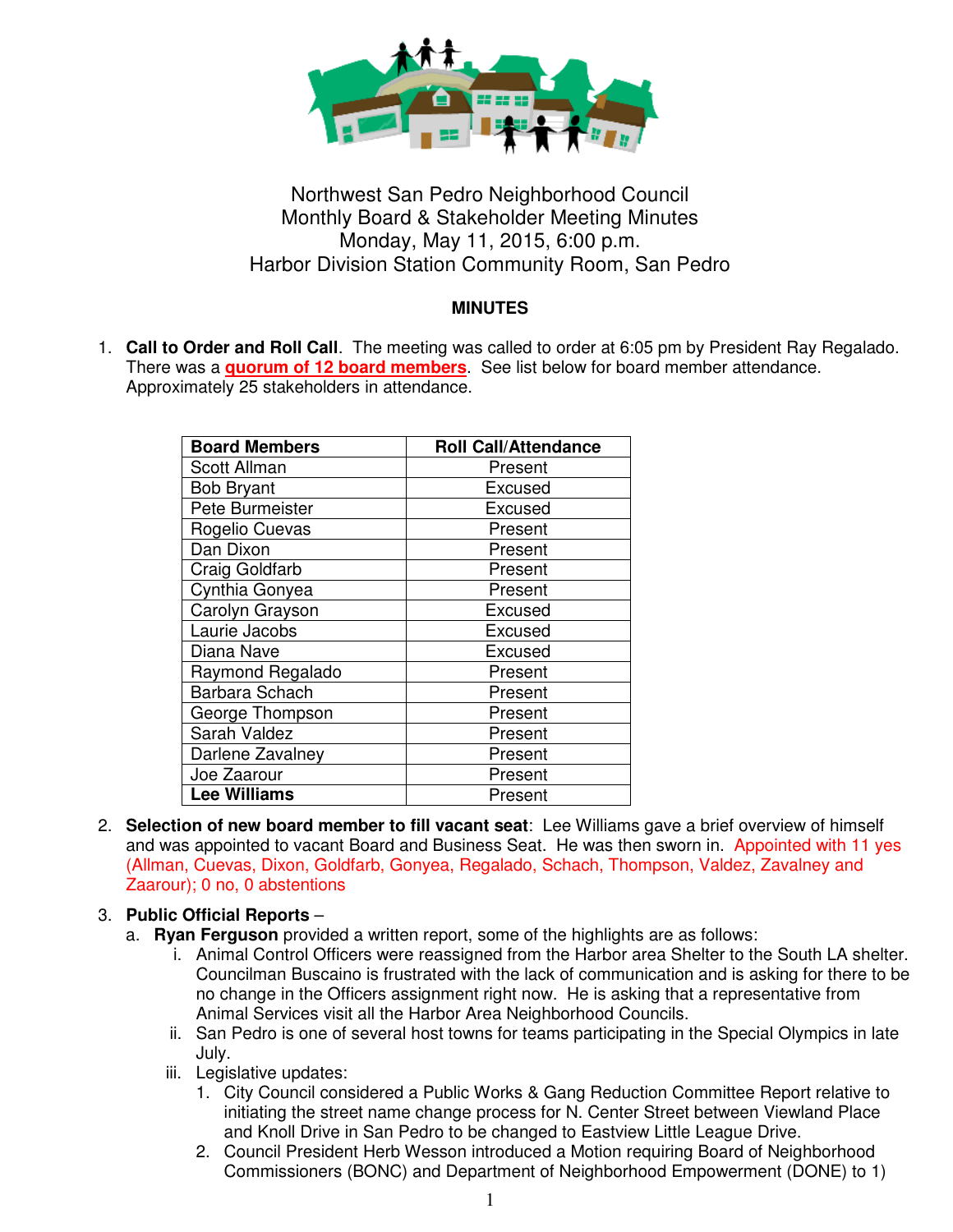report on city agendas having the full texts of NC's Community Impact Statements with background links and if it's removed, for the Clerk to notify the NC; 2) for additional public comment time for NC Boards or Alliances; 3) for NCs to be able to give money to City Departments via MOU, and for the CAO and CLA to report on a rollover budget policy for NCs; and 4) for DONE to analyze the job roles of DONE.

- iv. Upcoming events:
	- 1. There is a Project-Planning Community meeting for San Pedro High School on Monday, May 18, 2015 at 6pm. The meeting is for the community to learn and participate in the next phase of the District-Wide Facilities Bond Program.
	- 2. The Leland Park Spring Fling Fundraiser is Saturday, June 6, 2015 from 12pm 6pm at 863 S. Herbert Ave., San Pedro.
	- 3. The  $3^{rd}$  Annual San Pedro Shred Festival is Sunday, June 7, 2015 from 10am 4pm at the Gaffey Street Lookout.

### b. **John Larson Director of Communications for Dr. Vladovic, LAUSD President**:

- i. LAUSD and UTLA have reached an agreement on pay increases and have approved a contract that avoids any labor action.
- ii. Starting on June 13, 2015 in collaboration with Rec & Parks and Councilman Buscaino's office funding has been secured to open the Olguin campus pool to the public through mid-August.
- iii. Darlene asked about when a decision on funding for the Science Center could be expected. She also asked if there was a plan if the funding is not secured.

### c. **Avelino Valencia, III, Senior District Representative for Senator Hall**

- i. On Saturday, June 30, 2015, from 10am 12pm Senator Hall is hosting an Informational Immigration Town Hall meeting at Lynwood High School.
- ii. The deadline for Bill submission is the end of May.
- iii. They are completely moved in to the office at 222 W.  $6<sup>th</sup>$  Street, Suite 320, San Pedro (310) 514-8573.

### 4. **First Responder's Report**:

- a. **LAPD Senior Lead Officer Bravo** provided a map with crime statistics
	- i. From May 1<sup>st</sup> to May 11<sup>th</sup> overall crime is down. Property crimes continue to be a problem, particularly auto related thefts.
	- ii. There are people knocking on doors that seem to be using this method to case homes for possible burglary. They are driving a grey 1992 Honda Accord.
	- iii. Dan Dixon asked about drug activity at both skate parks. Office Bravo stated that LAPD monitors both locations, but that there have been no arrests. Sarah Valdez also asked if LAPD monitors the skate parks for school age children during school hours that should be in school. Officer Bravo stated that they do and that they return any truant children to school.
	- iv. Ray Regalado thanked Officer Bravo and LAPD in general for their effort in passing out flyers on the street to make people more aware of property crimes in the area.

### 5. **Public Comment on Non-Agenda Items**:

- a. **Mike Puliselich** Commented about Congressional redistricting that removed Northwest San Pedro from the rest of San Pedro. He wants Northwest San Pedro returned to the Congressional District with the rest of San Pedro.
- b. **Ron Conrow** from Rancho LPG commented on a documentary that was in last month's issue of the Northwest Advocate Newsletter. Rancho hired a third party who sent written questions to the primary speaker in the documentary regarding how the types of problems that were out lined could actually happen. Mr. Conrow requested that the Board remove the link to the documentary from the Northwest San Pedro Neighborhood Council website.
- c. **Chuck Hart** Rebuttal to Ron Conrow's comments related to documentary.

### 6. **Consent Calendar**:

- a. Approval of April 2015 Board and Stakeholder Meeting Minutes
- b. Consider the appointment of Jaime Lorenzo to Green Committee.
- c. Consider the appointment of Roger Cuevas and Daisy Zaarour to Youth and Outreach Committee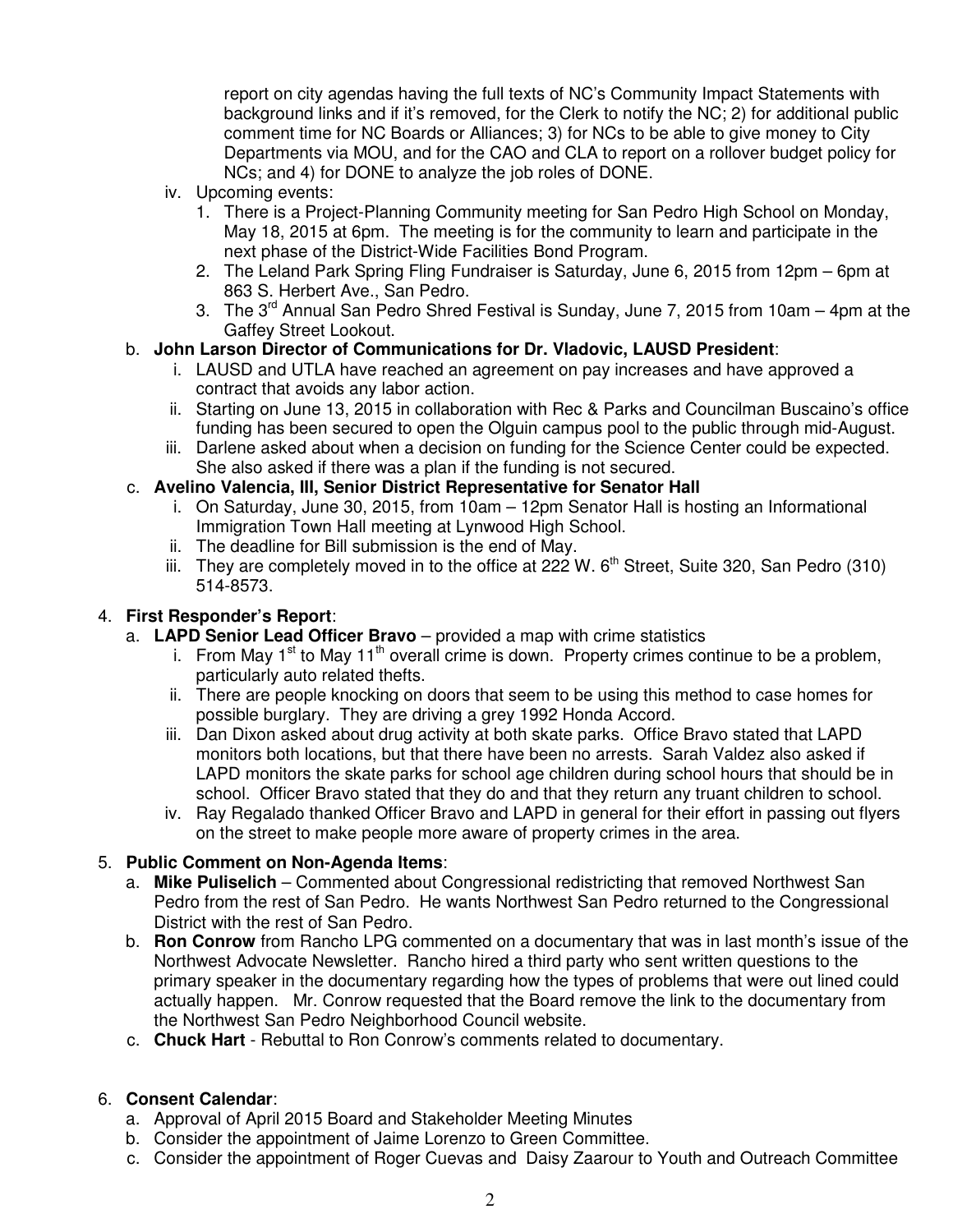Motion by Darlene Zavalney to approve items a, b, and c by Consent, seconded by Dan Dixon and passed 11 yes (Allman, Cuevas, Dixon, Goldfarb, Gonyea, Regalado, Schach, Thompson, Valdez, Zavalney and Zaarour); 0 no, 0 abstentions

### 7. **Committee Reports and Motions**

- a. **Community Vision Committee** Report Dan Dixon
	- i. Discuss and consider motion to prioritize and complete repair of water leaks on City of Los Angeles property before imposing mandatory water restrictions on residences and businesses and to provide a reporting mechanism to report city water waste. The following motion was brought from the Committee for approval:

Whereas, the State of California is facing a drought crisis, and

Whereas, water districts and municipalities have had serious water supply restrictions imposed, and Whereas, the response to the drought needs to be understood and borne by all citizens and their governments, and

Whereas, a large water user such as the City of Los Angeles needs to be constantly on alert to its own waste of water resources, now

Therefore, the northwest San Pedro Neighborhood Council urges the City to prioritize, address, and complete repair of water leaks, poorly scheduled watering timers, and non-essential use of potable water resources on its own properties on an ongoing basis, before it begins to impose mandatory water restrictions on residences and businesses, and further,

That the City provide a specific online and/or telephone mechanism for reporting of water leaks and waste on City property, and further,

That the City provide updated information to residents, to be disseminated through each council office, as repairs are made.

Original motion from Committee as presented above, passed with 10 yes (Allman, Cuevas, Dixon, Goldfarb, Gonyea, Regalado, Schach, Valdez, Zavalney and Zaarour); 1 no (Thompson), 0 abstentions

### b. **Port Committee** – Report – Phil Nicolay/Pat Nave – no report

#### c. **Green Committee** – Report – Sarah Valdez

i. Discuss and consider motion to express support of the ban against hydraulic fracturing in the City of Los Angeles. If approved they will attach an impact statement to the City Council File and seek support from the other Harbor Area Neighborhood Council's.

WHEREAS the California Environmental Protection Agency found 2,500 cases in which California authorized wastewater injection into protected water aquifers (February 10, 2015), and injection of oilfilled fluids into such aquifers is especially alarming, as such injections compromise the safety of such aquifers as current or potential sources of drinking and agricultural water.

WHEREAS petroleum chemicals, heavy metals, and radioactive elements are among the pollutants found in fracking wastewater samples tested in California; and such pollutants have been found at levels much higher than the state's public health goals consider safe.

WHEREAS living near a gas well with such chemicals in the air may cause health problems from headaches and nausea to benign and malignant tumors.

WHEREAS the United States Geological Survey has determined that well stimulation activities cause earthquakes.

WHEREAS the community of San Pedro is home to two 12.5 million gallon above-ground, highly explosive butane gas storage tanks that were built 42 years ago to a seismic sub-standard of 5.5-6.0, and that sit in an earthquake rupture zone with a potential 7.3 magnitude.

WHEREAS fracking in the City of Los Angeles and the State of California, and municipalities must take every precaution necessary to protect existing water resources.

NEW THEREFORE BE IT RESOLVED that the Northwest San Pedro Neighborhood Council supports the motion made by Los Angeles City Councilmembers Mike Bonin and Paul Koretz (Council File: 13- 1152-S1) to change the zoning code to prohibit all activity associated with well stimulation, including, but not limited to, hydraulic fracturing, gravel packing and acidizing, or any combination thereof, and the use of waste disposal injection wells in the City of Los Angeles, with such prohibition to remain in effect until:

• The City Council is assured that companies conduction fracking within the City of Los Aneles, or in area providing drinking water to the City, can mitigate the effects on climate change, protect environmental quality and natural resources, promote community awareness, allow government access and testing of chemicals used, anticipate and include related older and emerging extraction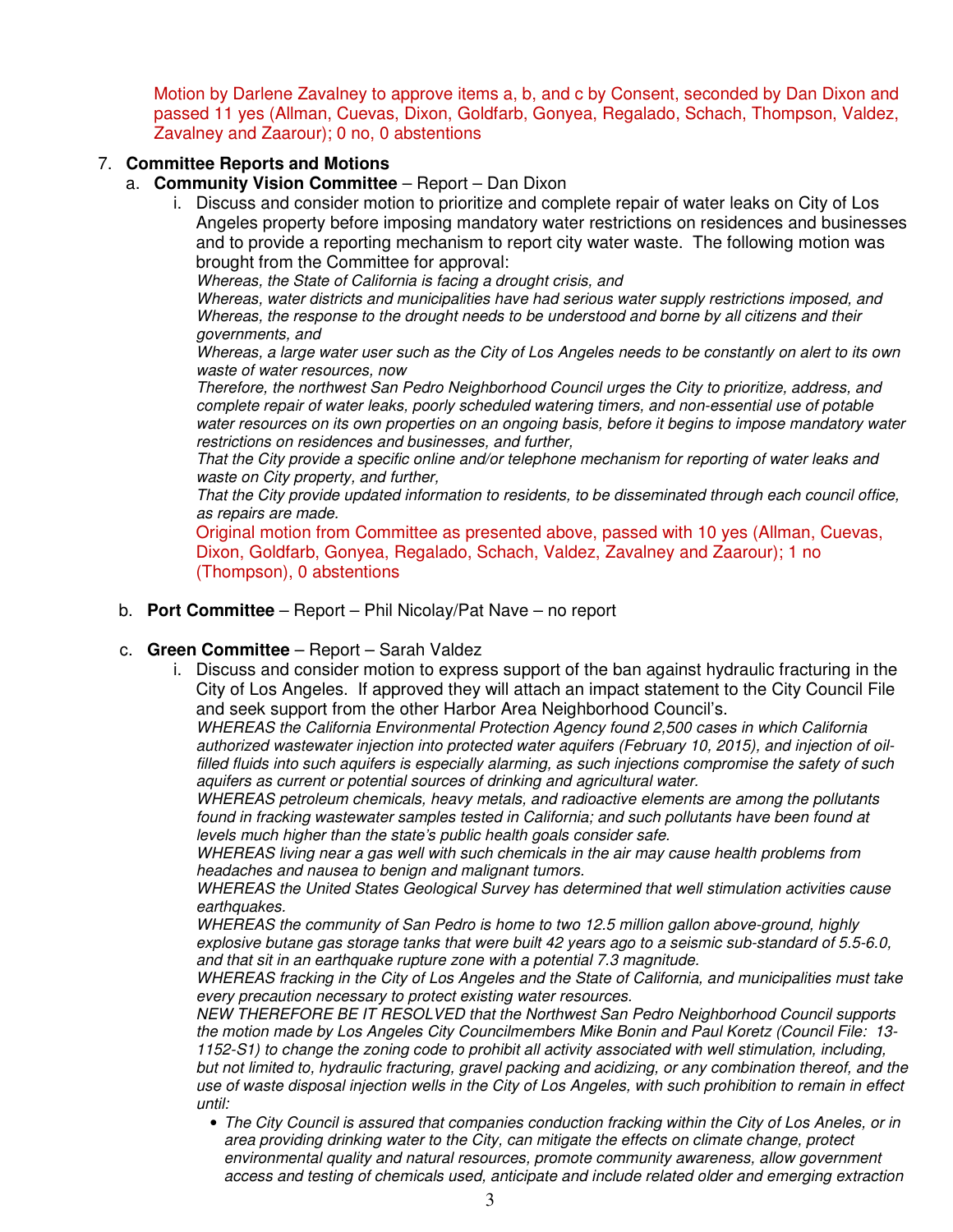technologies such as hydraulic fracturing, acidizing, and gravel packing and all wastewater disposal, and require full disclosure of testing, sites, with adequate time for public input;

- The City Council is assured of long-term safety, security, and reliability of current and future Los Angeles water supplies, the overall health and safety of the peoples of Los Angeles and the safety of their property from seismic or subsidence concerns related to the exploration and production of oil, natural gas, or other hydrocarbons, and the maintenance of environmental quality'
- State and federal legislation and regulation are put in place that include protections from the adverse effects of hydraulic fracturing acidizing, gravel packing and all wastewater disposal and related activities, consistent with the Clean Air Act, the Clean Water Act, and the Safe Drinking Water Act.

Original motion from Committee as presented above, passed with 8 yes (Cuevas, Gonyea, Regalado, Schach, Thompson, Valdez, Zavalney and Zaarour); 0 no, 3 abstentions (Allman, Dixon, and Goldfarb)

1. Public Comment – Ron Conrow of Rancho commented the he came to Peck Park for the Green Committee meeting on May 21<sup>st</sup> and there was no one here. Sarah Valdez stated that the meeting is now held at San Pedro City Hall, room 452.

### d. **Youth and Outreach Committee** – Report – Darlene Zavalney

- i. Discuss and consider motion to authorize \$900 in unutilized funds budgeted for Pathways to Employment to purchase water re-useable bottles for outreach purposes. Motion by Scott Allman to approve \$900 to purchase re-useable water bottles, seconded by Dan Dixon and passed with 11 yes (Allman, Cuevas, Dixon, Goldfarb, Gonyea, Regalado, Schach, Thompson, Valdez, and Zavalney); 0 no, 0 abstentions
- ii. Pathways to Employment Report Laurie Jacobs/Darlene Zavalney Ray Regalado commented that the Pathways to Employment Event was very successful. Joe Zaarour was one of the speakers.

### e. **Planning and Land Use Committee** – Report – Sarah Valdez

- i. The San Pedro Urban Greening Project being headed by the LA Conservation Corps. Some of the items highlighted in the plan are as follows:
	- 1. It is proposed that  $6<sup>th</sup>$  and  $7<sup>th</sup>$  Streets be made into one way street to present opportunities to create parklets.
	- 2. They are also considering parklets for Pacific Ave. in an effort to make it more pedestrian friendly.
	- 3. For North Gaffey from the Elberon Bridge to Channel Street they are considering a multiple use path to include pedestrian walk way and bike lane-extended sidewalk into the bike lane.
	- 4. The official draft implementation plan will be released to the public on June 4, 2015 for more public input/comment.
- ii. Next meeting is May 20, 2015.

### f. **Public Safety Committee** – Report – Carolyn Grayson/Ray Regalado

i. On May 20, 2015 there is an Emergency Preparedness Presentation by LAFD at Peck Park at 6:00pm.

### g. **Budget and Finance** – Sarah Valdez

- i. Consider Approval of April 2015 Expenditure Report. Motion by Craig Goldfarb to approve the April Expenditure Report and April Bank Statement, seconded by George Thompson and passed with 10 yes (Allman, Cuevas, Dixon, Goldfarb, Gonyea, Regalado, Schach, Thompson, Valdez, and Zavalney); 0 no, 0 abstentions
- ii. Consider Approval of April Budget. Motion by Scott Allman to approve the revised April budget 2015, seconded by Roger Cuevas and passed with 10 yes (Allman, Cuevas, Dixon, Goldfarb, Gonyea, Regalado, Schach, Thompson, Valdez, and Zavalney); 0 no, 0 abstentions.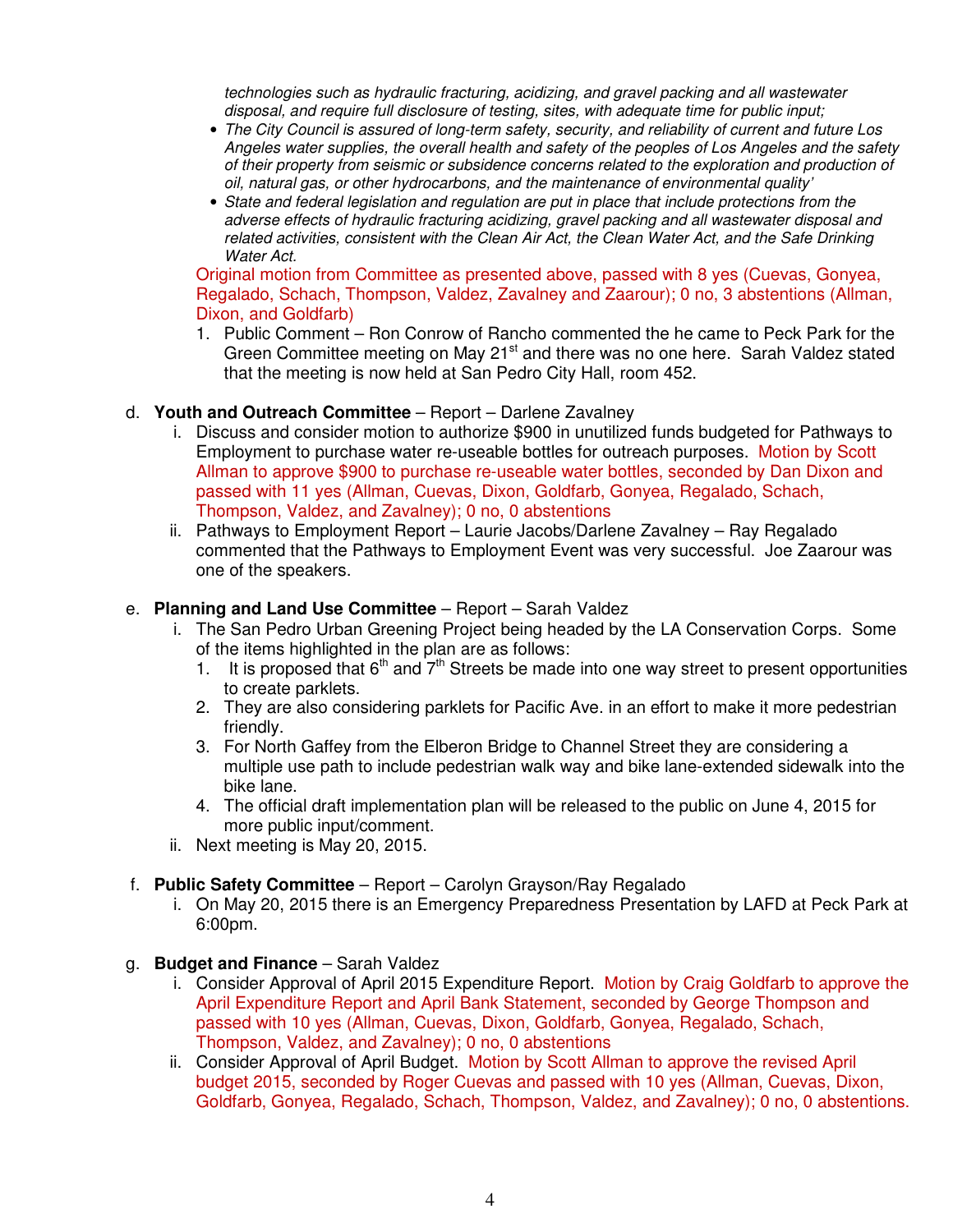### h. **Executive Committee** – Ray Regalado

- i. Discuss and consider motion to add LAPD Harbor Area Station to current list of agenda posting locations. He needs to get more information and he will give an update next month.
- ii. Code of conduct update provided.
- iii. Appointment to South Bureau Public Safety Advisory Committee, LAFD. Dan Dixon is interested in volunteering if there is no conflict of interest related to his son. Ray Regalado will circulate the information to the entire board and consider an appointment next month.
- iv. Discuss appointing a representative to attend June 2, 2015 LADOT Moving Los Angeles Forward presentation. Ray Regalado will circulate the information to the board about this event.
- v. By-Laws update request by DONE George Thompson: DONE is requesting further clarification related as to whether the Council will have Elections or Selections. The Procedures Stipulation Worksheet was discussed and completed. Craig Goldfarb volunteered for the grievance panel. Motion by Scott Allman to approve the Stipulation Worksheet without the on-line voting section, passed with 11 yes (Allman, Cuevas, Dixon, Goldfarb, Gonyea, Regalado, Schach, Thompson, Valdez, Zaarour and Zavalney); 0 no, 0 abstentions. Motion by Sarah Valdez to approve the on-line voting section only of the Stipulation Worksheet, seconded by Roger Cuevas and failed with 2 yes (Valdez and Zaarour); 9 no (Allman, Cuevas, Dixon, Goldfarb, Gonyea, Regalado, Schach, Thompson and Zavalney), 0 abstentions.

### 8. **HANC Report** – Craig Goldfarb

- a. The Director of Field Operations for Animal Control, Mark Salazar, gave an update at the meeting regarding animal control officers being moved from San Pedro to Central Los Angeles. Director Salazar stated that there are always 2 officers in the Harbor Area, that they are dispatched from Central Los Angeles. Ray Regalado commented that Director Salazar simply seemed to be trying to justify the decision to move the ACO's (Animal Control Officers) out of the Harbor Area.
- b. BONC representative Victor Medina spoke on several items. They are looking for nominations for the Empower LA Awards.

### 9. **Other Reports**

- a. **Budget Representative's Report** Craig Goldfarb
	- i. Budget advocates are going before the City Council and are preparing a budget for presentation at Budget Day.
	- ii. Craig Goldfarb suggested to HANC that the Harbor Area NC's not elect representatives for budget day, but just have people attend.
	- iii. A representative from the USS Iowa also attended the HANC meeting.

### 10. **Announcements/Future Agenda Items**

- a. Ray Regalado suggested that a board retreat be held on June  $20<sup>th</sup>$  and that perhaps they have it on the USS Iowa.
- 11. **Adjournment:** The meeting was adjourned at 8:35pm. The next meeting is June 8, 2015 at 6pm.

Respectfully submitted, Sheryl Akerblom for NWSPNC